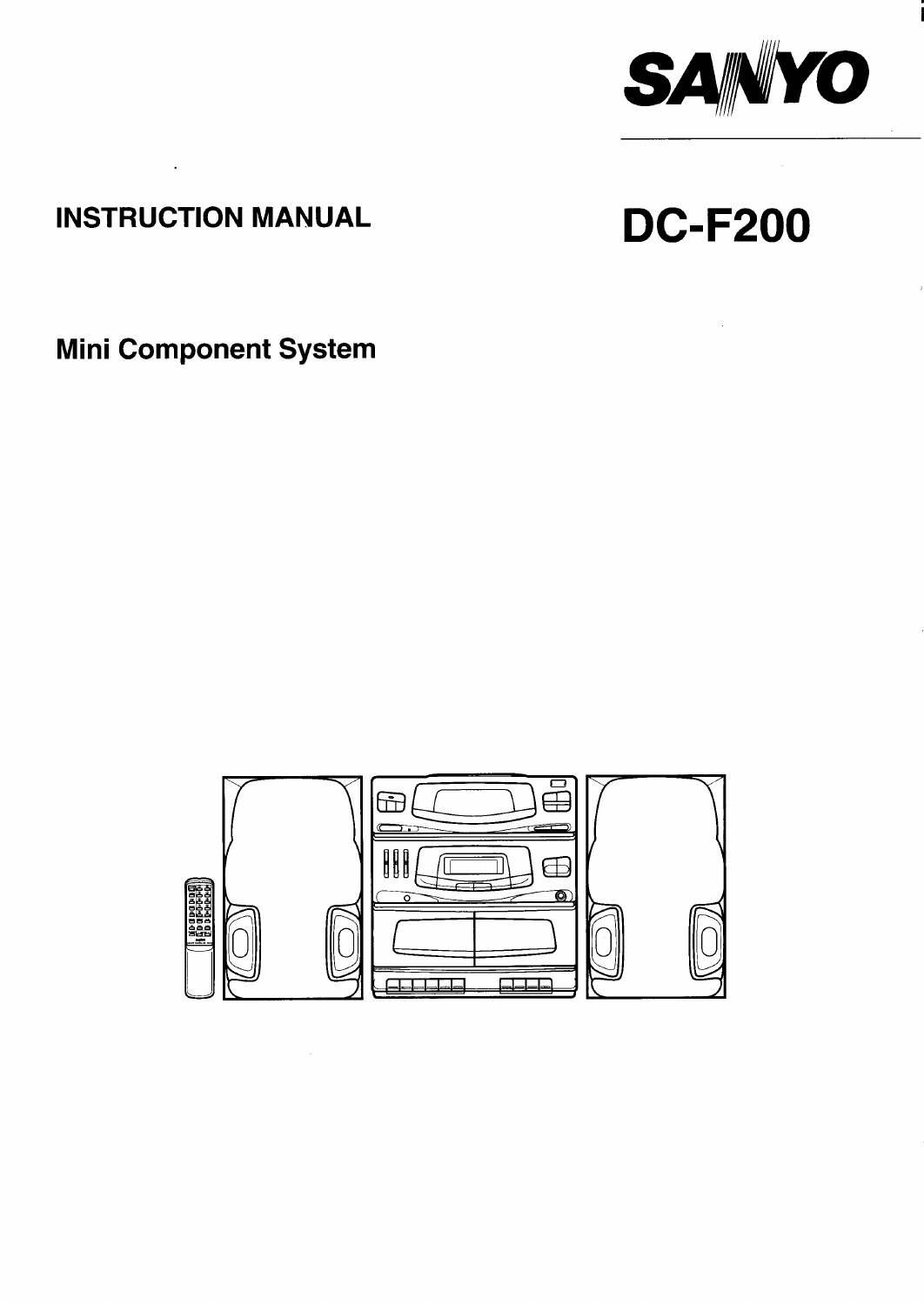

### **PRECAUTIONS**

- If water should enter the unit, electrical shock or malfunction may result. Always use it in a place where there is low humidity and little dust
- Do not use where there are extremes of temperature (below 5°C or exceeding 35°C) or where direct sunlight may strike it.
- Because of the CD player's extremely low noise and wide dynamic range, there might be a tendency to set the volume on the amplifier unnecessarily high. Doing so may produce an excessively large output from the amplifier which could damage your speakers.
- Sudden changes in the ambient temperature may cause condensation to form on the optical lens inside the unit. If this happens, take out the disc. leave the unit for about 1 hour, and then proceed to operate.
- When carrying the unit, be sure to remove any discs which may be inside and press the POWER button on the front panel to turn the power off. The STANDBY indicator lights. After several seconds, the STANDBY indicator goes out. Then unplug the mains lead from the AC outlet. Carrying the unit with any discs inside may damage the discs and/or the unit.
- The system's speakers use powerful magnets. Do not place timepieces, credit cards, cassette tapes or video tapes, etc. near the speakers.

Do not install this equipment in a confined space, such as a book case or built in cabinet.

#### **Before use**

Remove the shipping screw from the rear of the unit as shown in figure. This screw is used to secure the CD mechanism during shipment and should be retained for future use as shown in figure.



#### **Before transportation**

- Turn on the power and remove all discs from the unit.  $1$
- Press the POWER button on the front panel to turn the power off.  $2<sup>1</sup>$ The STANDBY indicator lights. After several seconds, the STANDBY indicator goes out.
- 3. Then unplug the mains lead from the AC outlet.
- 4. Reinstall the shipping screw as shown in figure.



1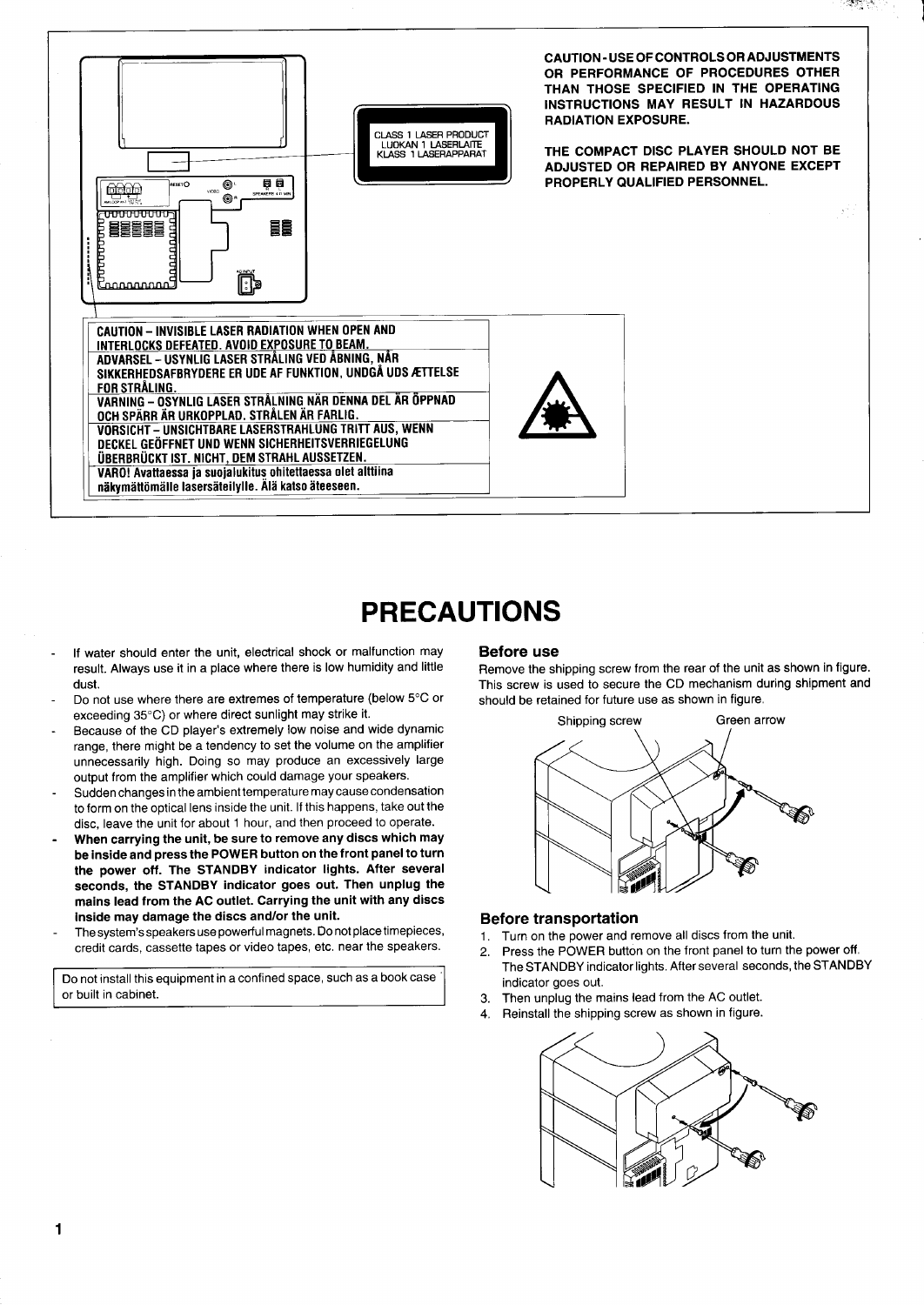### **CONNECTIONS**



#### Note:

- **Do not connect the mains lead toan ACoutlet until all connections have been made.**
- **Before connecting the mains lead, set the POWER button on the front panel to@ (button out).**
- **The system is not completely disconnected from the mains when the POWER button is set to the U position.**

I When the unit is first connected, the display switches automatically to the demonstration mode. To cancel this mode, turn the power on.

#### **Speakers**

Connect the connector of the left speaker lead to the "L" SPEAKERS socket and the connector of the right speaker lead to the "R" socket. If you have difficulty inserting the speaker lead connector, turn it over and reinsert it.

#### **FM aerial**

The FM indoor aerial is sufficient to receive most local FM broadcasts and should be connected to the EXT. ANT terminal. Extend the aerial wire as straight as possible and, while listening to the sound from the system, secure it in a position which yields minimal distortion and noise. In fringe areas or where reception is distorted or noisy, an FM outdoor aerial (not supplied) should be connected instead of the indoor aerial. The terminals will accept 75-ohm coaxial cable. Consult your dealer.

#### **AM loop aerial**

Assemble the loop aerial as shown in figure.



Unwind the aerial wires, then connect them to the AM LOOP ANT terminals. Place the loop aerial in a position which yields the best AM reception, or attach it to a wall or other surface as shown in figure.

To an AC outlet



#### Note:

To minimize noise, the speaker, mains and any other leads should not come close to the FM indoor or outdoor aerial lead and AM loop aerial. Do not place the aerial leads close to the system.

#### **Video equipment**

Connect leads (not supplied) from the audio output sockets of a video equipment to the VIDEO sockets.

#### **Headphones**

Connect stereo headphones (not supplied) to the PHONES socket for monitoring or for private listening. The speakers are automatically disconnected when headphones are connected.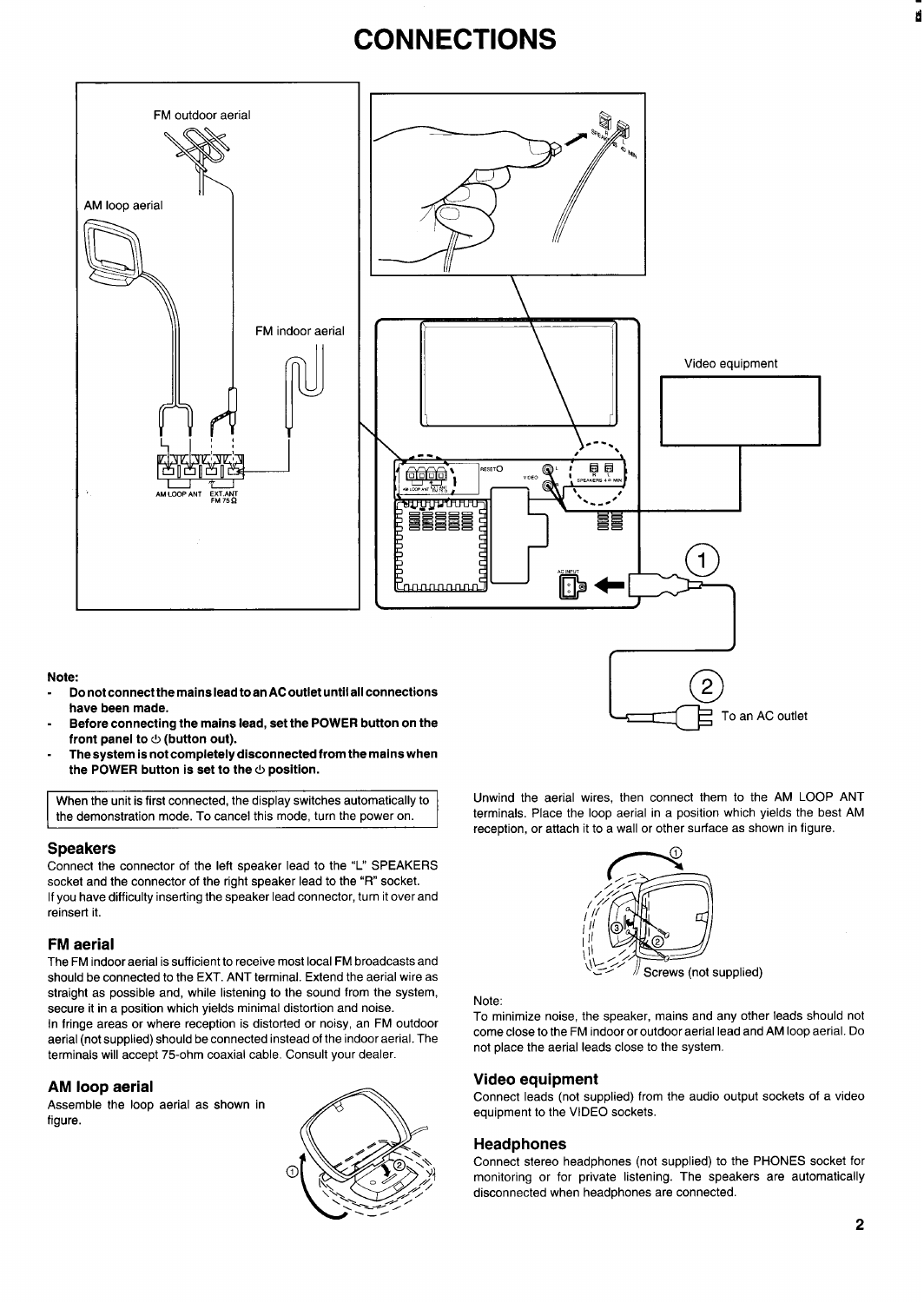### **CONTROLS**

#### **CD player/Amplifier/Tuner section**



- 1. Power button/Standby indicator (POWER/STANDBY)
- 2. Disc trays (DISC l/DISC 2/DISC 3) (inside the door)
- 3. Stop button (STOP)
- 4. Disc tray open/close button (OPEN/CLOSE)
- 5. Play/Pause button (PLAY/PAUSE)
- 6. CD Skip/Search (SKIP/SEARCH) and TUNER Tuning (TUNING) buttons
- 7. FM mode select button (MODE)
- 8. Memory button (MEMORY)
- 9. Volume buttons (VOLUME)
- 10. Headphones socket (PHONES)

#### **Cassette deck section**

- 11. Band select button (BAND)
- 12. Preset tuning buttons (PRESET)
- 13. Display
- 14. Function button (FUNCTION)
- 15. Dubbing speed/Beat cancel button (DUBBING/BEAT CANCEL)
- 16. Treble control (TREBLE)
- 17. Mid range control (MID)
- 18. Bass expander control (BASSXPANDER)
- 19. Remote sensor (IR)
- 20. Disc select buttons (DISC 1/DISC 2/DISC 3)
- 21. Power indicator



#### Deck B

- 1. Cassette holder
- 2. Record button (REC)
- 3. Play button (PLAY)
- 4. Rewind button (REW)
- 5. Fast forward button (F FWD)
- 6. Stop/Eject button (STOP/EJECT)
- 7. Pause button (PAUSE)
- Deck A
- 8. Play button (PLAY)
- 9. Rewind' button (REW)
- 10. Fast forward button (F FWD)
- 11. Stop/Eject button (STOP/EJECT)
- 12. Cassette holder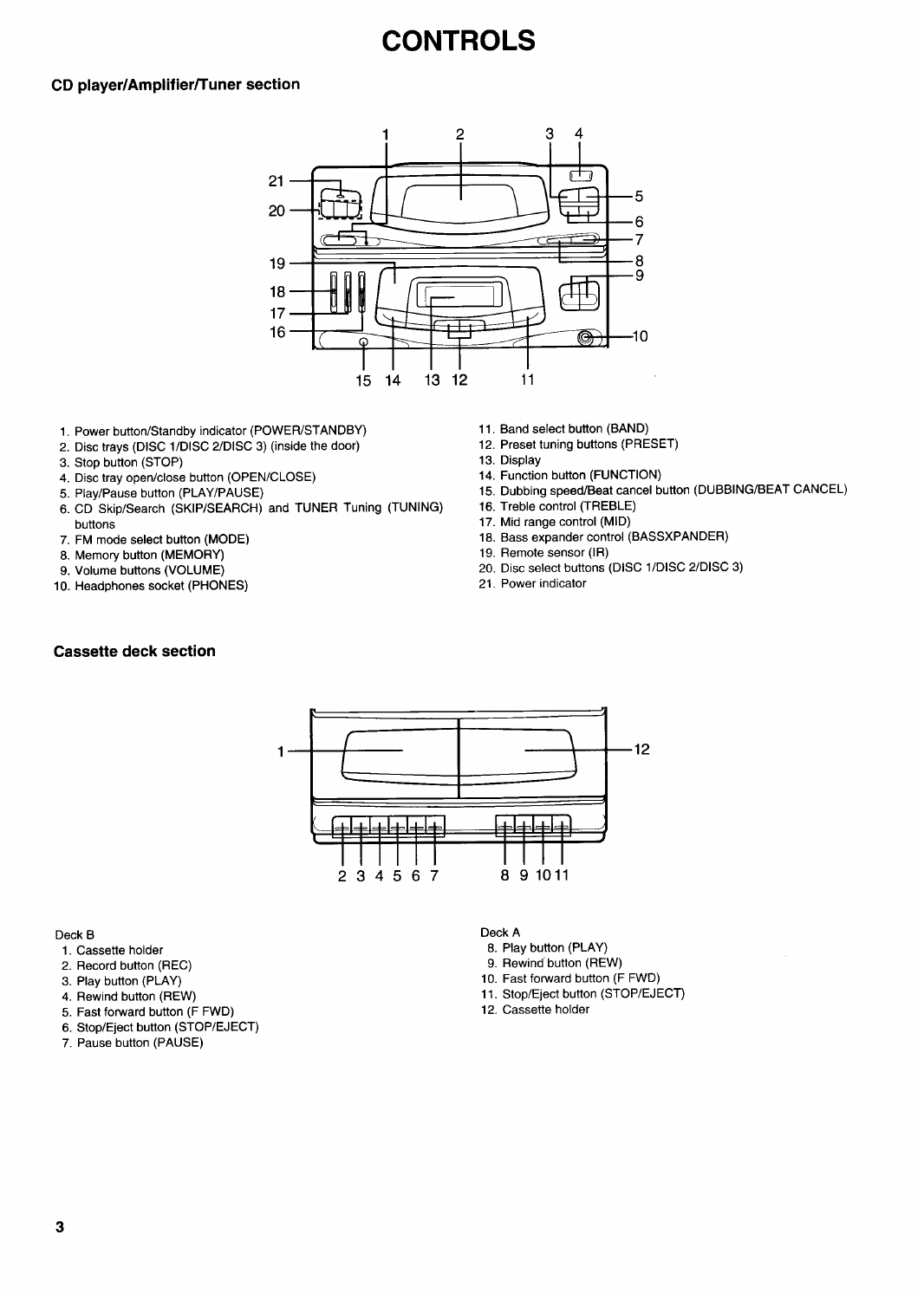### **REMOTE CONTROL**



**Controls Controls Inserting batteries** 





**2**

**TwO AAISUM-31R6 batteries (not supplied)**

#### Note:

Always remove batteries if the remote control is not to be used for a month or more. Batteries left in the unit may leak and cause damage.

#### **Remote control range**



The buttons on the remote control perform similar functions to similarly marked buttons on the front panel.

- 1. Power button (POWER)
- 2. Function button (FUNCTION)
- 3. Tuner controls TUNER/BAND: Tuner function/Band select button PRESET: Preset tuning up button
- 4. CD player control DISC SELECT: Disc select button MEMORY: Memory button (This button can also be used as a tuner memory button.) REPEAT: Repeat button
	- HII : Play/Pause button
	- : Stop button
	- M+, ➤W: Skip/Search buttons RANDOM: Random play button
- Volume buttons (VOLUME)
- 5. 6. Number buttons (1 -9, O)

#### **Number buttons (1 -9, O)**

These buttons are used to select the track numbers on a disc or preset radio stations.

- If the function is "CD", the buttons select the track numbers on a disc. If the function is "TUNER", the buttons select preset radio stations.
- With any other function, the buttons will not function.
- Two buttons must always be pressed.
	- Example:
	- To select No. 3, press O, then 3.
	- To select No. 10, press 1, then O.
	- To select No, 25, press 2, then 5.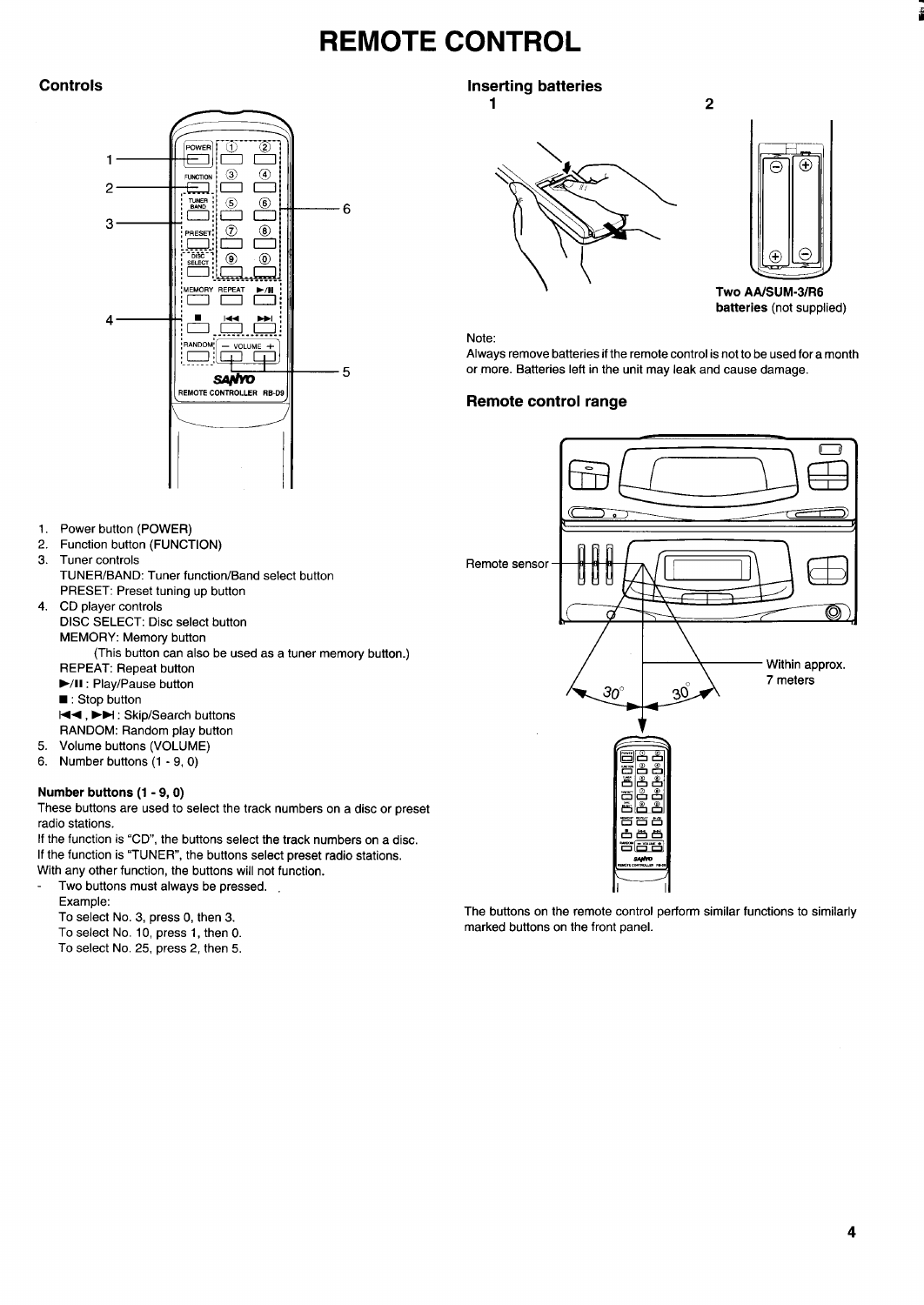### **BEFORE OPERATION**

#### **Turning the power on and off**

Press the POWER button on the front panel to ON (button in). The power turns on and display lights. (After connecting the mains lead, when you press the POWER button for the first time, the volume reset feature automatically sets the initial volume level "Vo 3".)

To turn off the power, press the POWER button again to  $\mathfrak{O}$  (button out).

#### Using the remote control

First, press the POWER button (button in) on the front panel. The unit will respond to commands from the remote control.

To turn the power on and off, press the POWER button on the remote control.

When the power is turned off by using the remote control, the STANDBY indicator lights and the unit is in the standby condition.

### **Selecting the function**

Press the FUNCTION button to select the desired function. Each time the button is pressed, the display changes as follows:

Cd (CD) TA (Tape) TU (Tuner) Vd (Video)

The function is automatically selected when CD play is started or when the BAND button has been pressed (except during recording or tape dubbing).

When the function selection is changed, CD play is automatically stopped.

#### **Adjusting the volume**

Press the UP or DOWN VOLUME button, or press the+ or – VOLUME button on the remote control. The volume level appears on the display (Vo  $0 - V_0 10$ .

#### **Adjusting the sound quality**

Use the TREBLE or MID control to adjust the treble or mid range output level.

#### **Bass expander system**

Use the BASSXPANDER control to adjust the bass output level.

#### **WHAT TO DO IF ...**

If the operation of the unit or display is not normal or when all the memory contents are to be cleared, disconnect the mains lead from the AC outlet, then press the RESET button (rear of the unit) for 30 seconds or more.



## **CD PLAY**

Use compact discs bearing the symbol shown below. In addition to conventional 12 cm CDs, this system can be used to play 8 cm CDs without an adapter.



#### Note:

- Do not touch the disc tray while it is moving.
- Never place anything except a compact disc on the disc tray. Foreign objects can damage the unit.
- Do not apply excessive force to the disc tray.
- Discs must be placed on the disc tray one at a time.
- 1. Select "CD" function by pressing the FUNCTION button. "Cd" appears on the display, then "Cd" is replaced by "dISC". "1" disc number blinks.
- 2. Press one of the disc select buttons (DISC 1, DISC 2 or DISC 3), then press the OPEN/CLOSE button.
	- If the changer mechanism has detected "no disc" for the disc select button pressed, the tray slides out automatically.

The selected disc tray slides out. "OPEN" appears and the selected disc number blinks on the display.

3. Place the disc with the label facing up on the disc tray.



4. Press the OPEN/CLOSE button again to close the disc tray. Note:

To open or close the disc tray, be sure to use the OPEN/CLOSE button, Do not touch the disc tray by hand.

- 5. Repeat steps 2-4 to load another disc.
- 6. Press one of the disc select buttons (DISC 1, DISC 2 or DISC 3).



" $\triangleright$ " appears, and play starts from the first track of the selected disc. The track number and elapsed playing time for the current track are displayed.

If the desired disc number has been selected, the PLAY/PAUSE button can also be used to start play.

Note:

If the disc is loaded with the label facing downward, or if a badly scratched disc is loaded, "NO dISC" appears on the display.

- 7. Press the STOP button to end disc play. If this occurs, load the disc correctly or replace the damaged disc.
- When the last track of the last disc has been played, the player stops automatically.
- When the OPEN/CLOSE button is pressed during play, play will stop and the disc tray will slide out.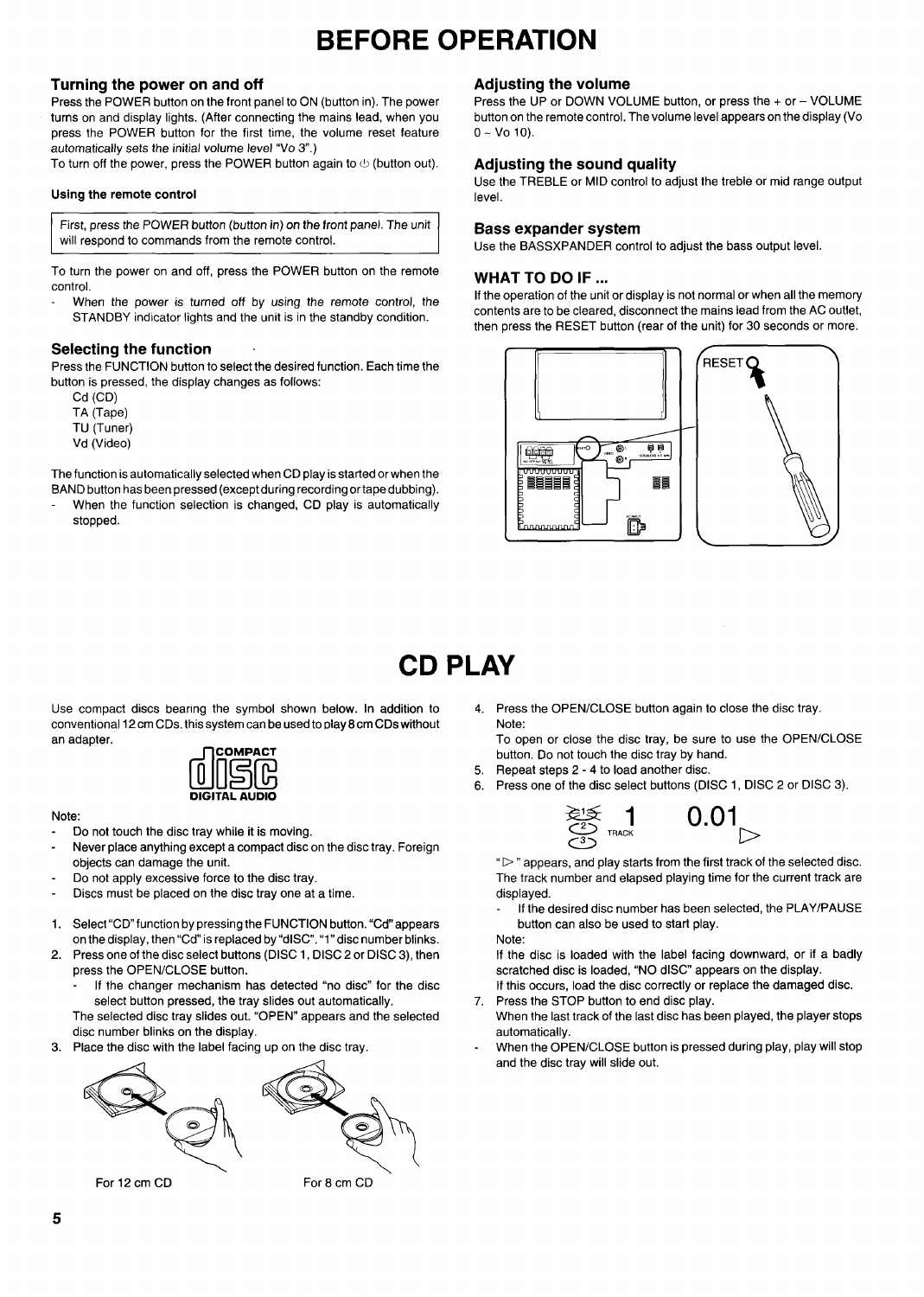#### **Ejecting or replacing discs**

- 1. While in the CD play or stop mode, press one of the disc select buttons to be ejected, then press the OPEN/CLOSE button.
	- While the player is playing one disc, you can eject or replace another disc without stopping play.
- 2. Remove or replace the disc.
- 3. Press the OPEN/CLOSE button.

#### **Notes on handling compact discs**

- Do not expose the disc to direct sunlight, high humidity or high temperatures for extended periods of time.
- Discs should be returned to their cases after use.
- Do not apply paper or write anything on the disc surface.
- Handle the disc by its edge. Do not touch the playing surface (glossy  $\overline{a}$ side).
- Fingerprints and dust should be carefully wiped off the playing surface of the disc with a soft cloth.
- Wipe in a straight motion from the centre to the outside of the disc.
- Never use chemicals such as record cleaning sprays, antistatic sprays or fluids, benzene or thinner to clean compact discs.

### **Temporarily stopping play**

Press the PLAY/PAUSE button. " $\triangleright$ " blinks on the display. To resume play, press the button again.

#### **Skip play**

To skip to track 6 while track 3 is playing, press the ►►/►► SKIP/ SEARCH button repeatedly until "6" appears in TRACK on the display. To skip back to track 3 while track 6 is playing, press the  $\blacktriangleleft \blacktriangleleft \blacktriangleleft \blacktriangleleft \mathsf{SKIP}/n \blacktriangleleft \blacktriangleleft \mathsf{FKIP}/n \blacktriangleleft \mathsf{FKIP}/n \blacktriangleleft \mathsf{SKIP}/n \blacktriangleleft \mathsf{SKIP}/n \blacktriangleleft \mathsf{SKIP}/n \blacktriangleleft \mathsf{SKIP}/n \blacktriangleleft \mathsf{SKIP}/n \blacktriangleleft \mathsf{SKIP}/n \blacktriangleleft \mathsf{SKIP}/n \blacktriangleleft \mathsf{SKIP}/n \blacktriangleleft \mathsf{SKIP}/n$ SEARCH button repeatedly until "3" appears.

The number buttons on the remote control can also be used for skip play. To skip to track 6 while one track is playing, press O, then 6.

#### **Search (forward/reverse)**

If the ►►/►► or  $\leftarrow$  /  $\leftarrow$  SKIP/SEARCH button is pressed during play, the player will search at high speed in the forward or reverse direction while the button is being pressed. When the button is released, normal play will continue.

#### **Random play**

Press the RANDOM button on the remote control to begin random play. The player will automatically select and play discs and tracks at random. "RANDOM" appears on the display.

Random play will not function during programmed play.

#### **Repeat play**

Press the REPEAT button on the remote control repeatedly to select the desired repeat mode in the following sequence. The selected repeat mode is shown on the display.

- REPEAT: Repeat all tracks on the selected disc.
- REPEAT CONT: Repeat all tracks on all discs.

Released: Normal play mode

#### Note:

During programmed play, "REPEAT CONT" can not be selected.

#### **Changing discs during play**

While the player is playing one disc, press one of the disc select buttons to skip to another disc. "CH dISC" blinks for a few seconds, then the selected disc moves into playing position.

Play starts automatically from the first track on the disc.

### **PROGRAMMED PLAY**

Up to 24 selections, from up to 3 discs, can be programmed for play in any order.

- To begin the programming procedure, select "CD" function first.
- The discs or tracks must be programmed in the stop mode.
- The same disc or track can be programmed more than once.

Follow the example below to programme tracks 6 and 2 on DISC 1 and all tracks on DISC 3. In this example, each disc has 9 tracks and DISC 3 is in playing position.

1. Press the MEMORY button.

$$
\bigcirc \limits_{\text{max}}_{\text{max}} \text{AL} \qquad \text{Pr. 1}^{\frac{1}{\text{DROS}}} \\
$$

**PL**<br>**EXECUTE:**<br>2. Select disc 1 by pressing the DISC 1 button. The DISC SELECT button on the remote control can also be used.

$$
\sum_{\text{tr}_\text{ACK}} \text{Pr. 1}^{\frac{1}{\text{Pr}, \text{CG}}}
$$

3.  $\lt$ Select track 6 by pressing the ►►/ ►► SKIP/SEARCH button.

The number buttons on the remote control can also be used.

$$
\begin{array}{ll}\n\text{RHS} & \text{RHS} \\
\text{RAS} & \text{RHS} \\
\text{RAS} & \text{RHS} \\
\text{RAS} & \text{RHS} \\
\text{RAS} & \text{RHS} \\
\text{RAS} & \text{RHS} \\
\text{RAS} & \text{RHS} \\
\text{RAS} & \text{RHS} \\
\text{RAS} & \text{RHS} \\
\text{RAS} & \text{RHS} \\
\text{RAS} & \text{RHS} \\
\text{RAS} & \text{RHS} \\
\text{RAS} & \text{RHS} \\
\text{RAS} & \text{RHS} \\
\text{RAS} & \text{RHS} \\
\text{RAS} & \text{RHS} \\
\text{RAS} & \text{RHS} \\
\text{RAS} & \text{RHS} \\
\text{RAS} & \text{RHS} \\
\text{RAS} & \text{RHS} \\
\text{RAS} & \text{RHS} \\
\text{RAS} & \text{RHS} \\
\text{RAS} & \text{RHS} \\
\text{RAS} & \text{RHS} \\
\text{RAS} & \text{RHS} \\
\text{RAS} & \text{RHS} \\
\text{RAS} & \text{RHS} \\
\text{RAS} & \text{RHS} \\
\text{RAS} & \text{RHS} \\
\text{RAS} & \text{RHS} \\
\text{RAS} & \text{RHS} \\
\text{RAS} & \text{RHS} \\
\text{RAS} & \text{RHS} \\
\text{RAS} & \text{RHS} \\
\text{RAS} & \text{RHS} \\
\text{RAS} & \text{RHS} \\
\text{RAS} & \text{RHS} \\
\text{RAS} & \text{RHS} \\
\text{RAS} & \text{RHS} \\
\text{RAS} & \text{RHS} \\
\text{RAS} & \text{RHS} \\
\text{RAS} & \text{RHS} \\
\text{RAS} & \text{RHS} \\
\text{RAS} & \text{RHS} \\
\text{RAS} & \text{RHS} \\
\text{RAS} & \text{RHS} \\
\text{RAS} & \text{RHS} \\
\text{RAS} & \text{RHS} \\
\text{RAS} & \text{RHS} \\
\text{RAS} & \text{RHS} \\
\text{RAS} & \text{RHS} \\
\text{RAS} & \text{RHS} \\
\text{RAS} & \text{RHS} \\
\text{RAS} & \text{
$$

- 4. Press the MEMORY button. "PROG." remains lit.
- 5. Select track 2 by pressing the l◀◀ /◀◀ SKIP/SEARCH buttor

$$
\sum_{\substack{2 \leq x \\ 2 \leq 3}}^{\infty} \frac{2}{\text{trax}} \quad \text{Pr. 2}^{\frac{\sqrt{1}}{\text{trax}}}.
$$

- 6. Press the MEMORY button. "PROG." remains lit.
- 7. Select disc 3 by pressing the DISC 3 button.

 $\breve{a}$ 

$$
\underbrace{\overset{\text{\tiny (1)}}{\leq 2}}_{\text{\tiny 23}\text{\tiny S}}\text{AL}\qquad \text{Pr. 3}^{\frac{\text{\tiny (1)}}{\text{\tiny [PROG]}}}
$$

- 8 Press the MEMORY button. "PROG." remains lit.
- 9 Press the PLAY/PAUSE button to start play.



When all programmed selections have been played, the player stops automatically. "0 0.00" appears on the display.

- The programme contents are retained in memory.
- Any attempt to programme more than 24 selections will result in "FULL" being displayed and discontinuation of the programming.
- If a non-existent disc or track number is programmed, that disc or track will be skipped during play.
- The programme is cleared in the following cases:
	- When the STOP button is pressed in the stop mode
	- When the OPEN/CLOSE button is pressed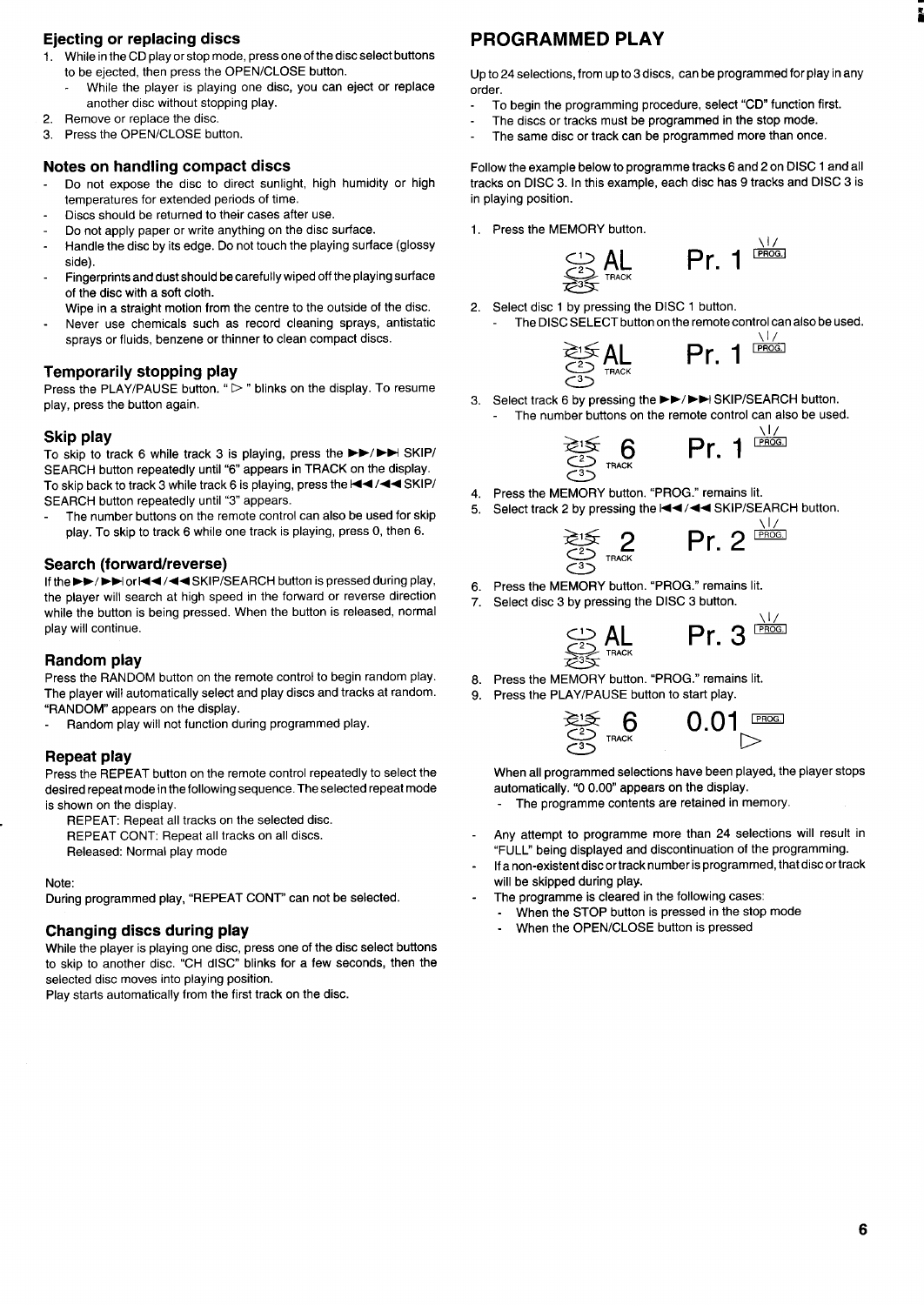#### **Checking the programme**

Each time the MEMORY button is pressed in the stop mode, the programmed details sequentially appear on the display.

#### **Changing a programme**

#### **To add a new selection to a programme:**

- **1. In** the stop mode, press the MEMORY button repeatedly until"- -- .- -" is displayed.
- 2. Select a disc and track number as explained above.<br>3. Press the MEMORY button.
- Press the MEMORY button.

#### **To change a selection:**

- **1. In the stop mode, press the MEMORY button repeatedly until the** selection to be replaced is displayed.
- 2. Select a disc and track number as explained above.
- 3. Press the MEMORY button.

#### Note:

Programmed details cannot be partially deleted or inserted.

#### **WHAT TO DO IF ...**

If "E-dISC" appears.

- 1. Press the POWER button to turn the power off.
- 2. Press the POWER button to turn the power on.

If the operation of the unit or display is not normal, even though the appropriate buttons have been pressed.

- 
- 1. Disconnect the mains lead.<br>2. Press the RESET button (re Press the RESET button (rear of the unit) for 30 seconds or more.
- 3. Connect the mains lead.<br>4. Press the POWER buttor
- Press the POWER button to turn the power on.
- 5. Press the desired function button.

#### Note:

If the unit does not operate correctly, or "E-dISC" appears again, please contact your nearest SANYO Authorized Service Centre.

### **LISTENING TO TAPES**

Deck A is for playback only; deck B is for both playback and recording. Do not turn the unit off while the tape is running. Otherwise, the pinch roller may be damaged.

- 1. Select "TAPE". "TA" appears on the display
- 2. Press the STOP/EJECT button to open the cassette holder.<br>Load the cassette(s).
- 3.



After the cassette has been loaded, push the cassette holder back into position.

- 4. Press the PLAY button (Deck A or Deck B) to begin playback.
- 5. Press the STOP/EJECT button to stop playback at any time. Press it again to remove the cassette.

When the end of the tape has been reached, automatic stop will be activated.

Note:

- Endless tapes cannot be used.
- Do not use C-120 tapes. They may jam in the mechanism.

#### **Pause (Deck B)**

Press the PAUSE button to temporarily stop playback or recording. Press it again to resume operation.

#### **Fast forward and rewind**

Press the F FWD or REW button.

When the tape has been wound to the end, the deck stops automatically. Note:

While playing or recording, do not press the F FWD or REW button of the other deck, or the sound quality may deteriorate.

#### **Sequential playback (From deck A to deck B)**

- 1. Press the PLAY button on deck A. Deck A playback will begin.
- 2. Press the PAUSE button on deck B.
- 3. Press the PLAY button on deck B. Deck B enters the pause mode. When the tape automatically stops on deck A, deck B playback will begin.

When the end of the tape has been reached on deck B, automatic stop will be activated.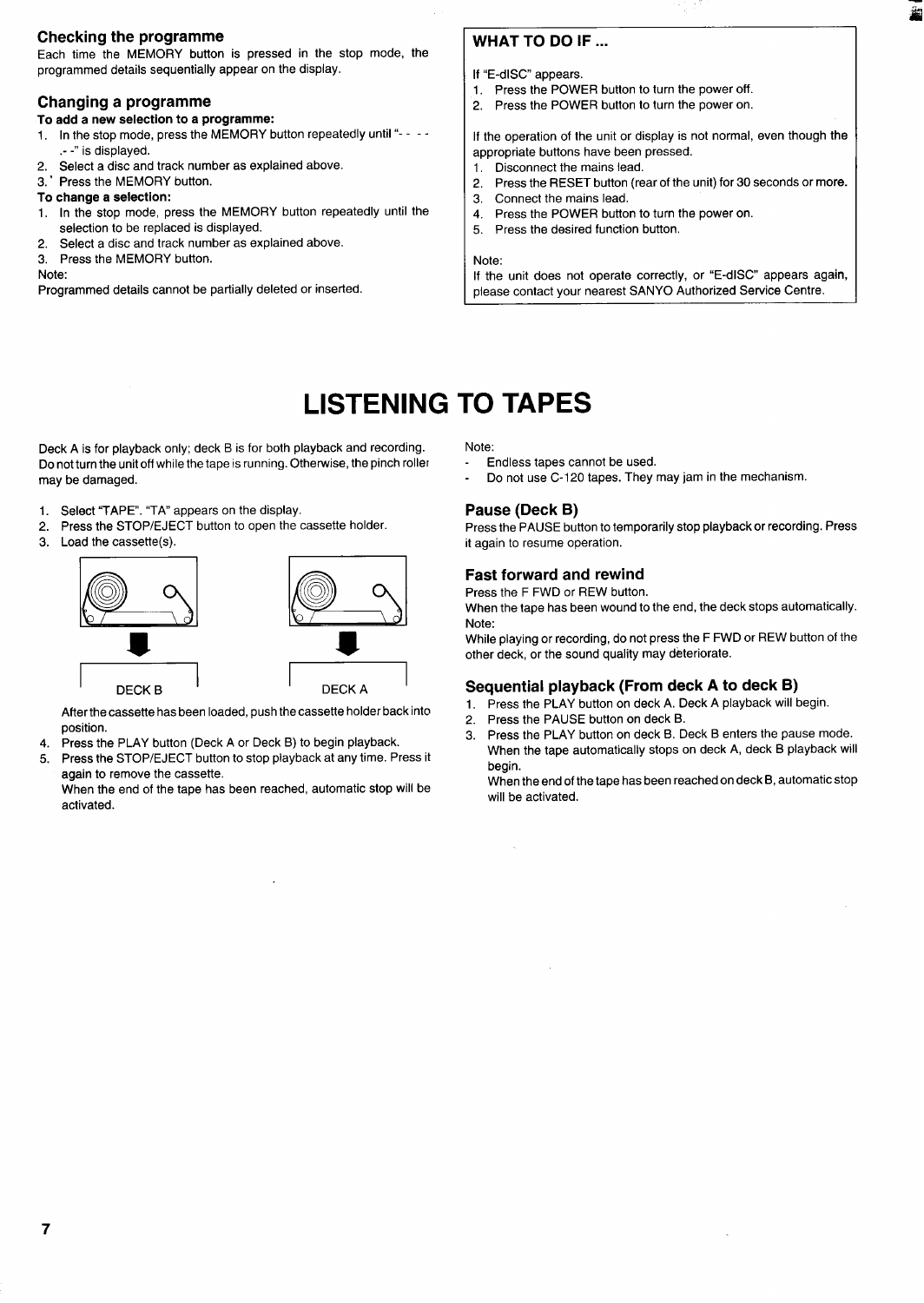### **LISTENING TO THE RADIO**

#### **Manual tuning**

- 1. Press the BAND button to select FM or AM.
- "TUNER" is selected automatically. "TU" appears on the display, then "TU" is replaced by the tuner mode display.
- 2. Press the UP or DOWN TUNING button continuously until you are close to the desired frequency, then press it briefly until the desired frequency is displayed. Each time the button is pressed, the frequency changes in 0.05 MHz steps for FM, 9 kHz steps for AM.

$$
^{FM} 103.25\,\mathrm{MHz}
$$

#### **To preset stations**

Up to 16 stations in each band (FM and AM) can be preset.

- 1. Tune in the station to be preset as described in "Manual tuning".
- 2. Press the MEMORY button.

$$
\begin{array}{r}\n - F^{\text{IM}} \quad 103.25 \text{ MHz}^{\frac{\sqrt{17}}{\text{[PROG]}}}\n \end{array}
$$

3. Press the UP or DOWN PRESET button to select the channel number to be preset.

$$
9^{\text{FM}} \hspace{0.2cm} 103.25^{\text{MHz}}^{\frac{\text{N}}{\text{LFGG.}}}
$$

- 4. Press the MEMORY button.
	- In this example,"1 03.25 MHz" FM station is preset on FM channel number 9.
	- The number buttons on the remote control can be used for preset the station. In this example, press 0, then 9 after the step 2 above.

$$
9^{FM} 103.25^{MH2}
$$

Note:

If the next step is not taken within 10 seconds while performing steps 2-4, "PROG." disappears and the preset operation is cancelled. Press the MEMORY button to continue.

- 5. Repeat the steps above to add more preset stations.
- When presetting a new station, the previously preset station on the same channel number of the same band is cleared.
- The preset stations will be retained in the memory even if the unit is turned off.

If the memory contents are lost due to a power failure or other condition, preset the stations again.

#### **Listening to preset stations**

- 1. Press the BAND button to select FM or AM.<br>2. Press the UP or DOWN PRESET button to se
- 2, Press the UP or DOWN PRESET button to select the desired channel number.
	- The number buttons on the remote control can also be used. Press two number buttons within 4 seconds.
- To receive an FM stereo broadcast, make sure that "MONO" is not displayed. If "MONO" appears, press the MODE button to turn the "MONO" indication off.

"ST" appears when an FM stereo broadcast is received.

If the signal from an FM stereo station is weak and reception is poor, press the MODE button to change to monaural reception. ("ST" is replaced by "MONO" in the display.)

### **LISTENING TO VIDEO SOURCES**

- 
- 1. Select "VIDEO". "Vd" appears on the display. 2. Follow the instructions supplied with the video equipment.

### **BEFORE RECORDING AND DUBBING**

**Recording copyright material without permission of the copyright owners is usually an infringement. If you wish to ra-record copyright material, permission from the copyright owner is necessary. SANYO does not approve of, and cannot be held responsible for, any unlawful use of this machine.**

Use deck B for recording

#### **Accidental erasure prevention tabs (for protecting valuable recordings)**

Accidental erasure can be prevented by breaking out the tabs on the end of the cassette tape (where the tape is not exposed) using a screwdriver or similar implement.

If a tab is broken out in error and you wish to re-record the tape, simply block the tab hole using adhesive tape and the tape can be used for recording again.



Break out tab A for side A. Break out tab B for side B.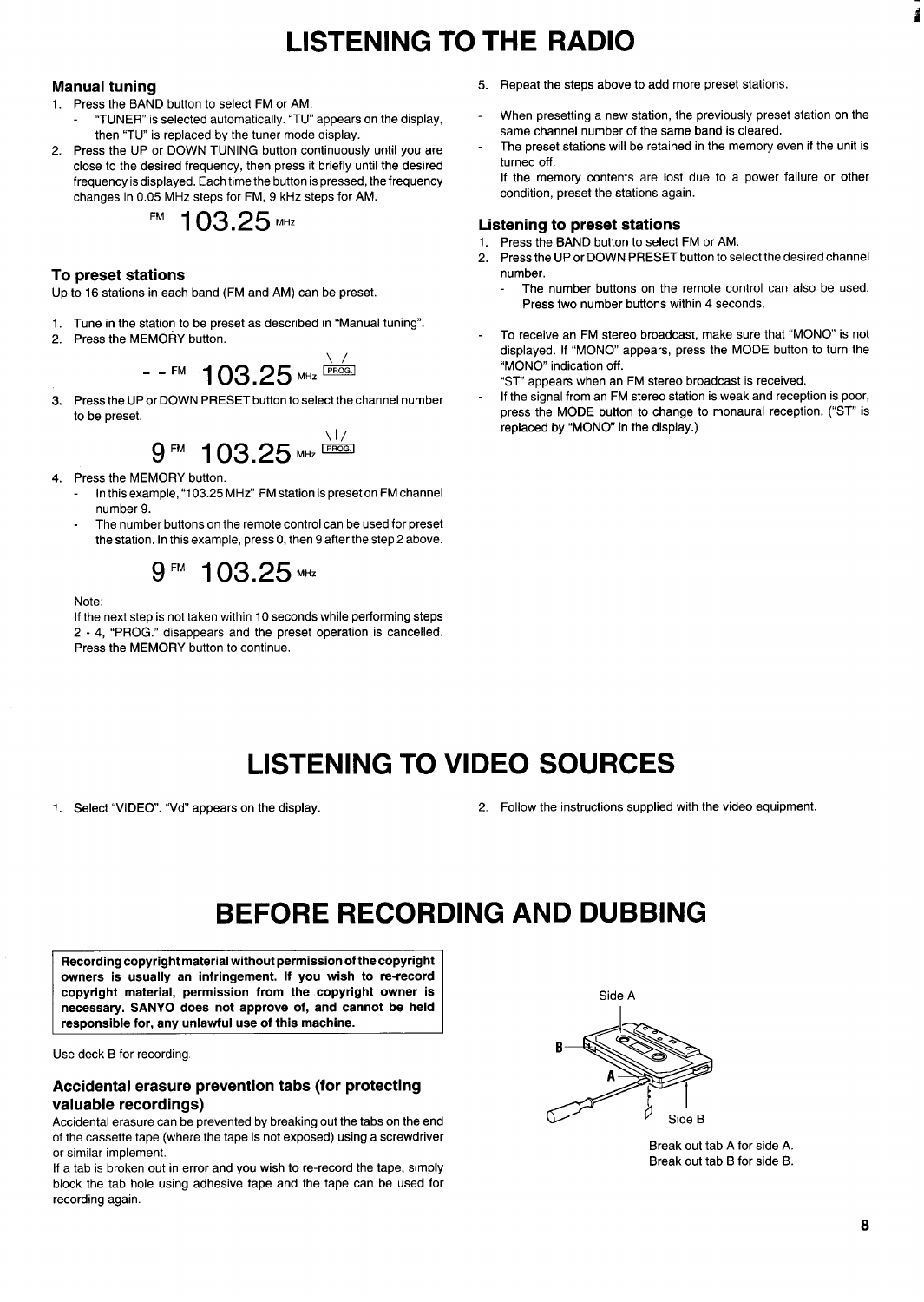## **RECORDING**

## **Recording compact discs (Synchronous recording) Recording from the tuner or video input**<br>1. Load a blank cassette into deck B.<br>**1.** Tune in the radio station to be recorded, or play a

- 
- 2. Select "CD".
- 3. Load the disc(s) to be recorded.
	- For programmed recording, programme the material in advance (as described under "PROGRAMMED PLAY").
- 4. Press the disc select button (DISC 1, DISC 2 or DISC 3) to select the disc to be recorded first, then press the STOP button. Select the track number to be recorded if required.
	- For programmed recording, this step is unnecessary.
- 5. Press the REC button on deck B. The PLAY button is engaged simultaneously and CD recording starts.
- 6. Press the STOP/EJECT button on deck B to stop recording. Also the CD player stops automatically.

When the end of the tape is reached, the CD player and deck B stop automatically.

- Tune in the radio station to be recorded, or play a video cassette or video disc.
- 2. Load a blank cassette into deck B.<br>3. Press the REC button to start reco
- Press the REC button to start recording.
- 4. Press the STOP/EJECT button to stop recording.

#### **When beat interference ie heard**

**A high-pitched noise called "bear issometimes heard during the recording** of radio broadcasts.

In cases like this, set the DUBBING/BEAT CANCEL button to the position that reduces the level of the beat noise.

### **TAPE DUBBING (Deck <sup>A</sup> to Deck B)**

- 1. Load the cassette to be played back into deck A and a blank cassette into deck B.
- 2. Select "TAPE".
- 3. Set the cassette in deck A to the point where recording will begin
- Select the dubbing speed with the DUBBING/BEAT CANCEL button. NOR:

For dubbing while monitoring at normal speed. HIGH:

For dubbing tape at high speed (twice normal speed).

5. Press the PAUSE button on deck B.

- 6. Press the REC button on deck B.<br>7. Press the PLAY button on deck A
- Press the PLAY button on deck A to start dubbing.
- 8. To stop dubbing, press both STOP/EJECT buttons.

#### **Automatic stop during dubbing**

- **If deck B stops automatically, deck A continues playback mode at normal speed.**
- **If deck A stops automatically, deck B erases the tape to** the end.
- Do not change the dubbing speed during the dubbing operation.

## **MAINTENANCE**

### **Cleaning the decks <sup>A</sup> and <sup>B</sup> heads DECKB DECKA**

To ensure playback and recording with good-quality sound, use cotton swab to clean the heads, pinch rollers and capstans of the decks after about every 10 hours of use.

If the dirt persists, soak the swab in a little methylated spirit or head cleaning fluid and then clean.

Use a soft cloth to remove dirt on the main unit. **543 78**

If the dirt persists, dip a soft cloth into a diluted solution of neutral detergent, wring it out, wipe away the dirt, and then take up any moisture 1. Cotton swab<br>
1. Cotton swab<br>
2.6. Capstan with a dry cloth. 2, 6. Capstan<br>Do not use benzene, thinners or alcohol since they will mar the finish of the the state of the state of the st

Do not use benzene, thinners or alcohol since they will mar the finish of the 3,8. 8. surfaces. 4, 5, 7, Head





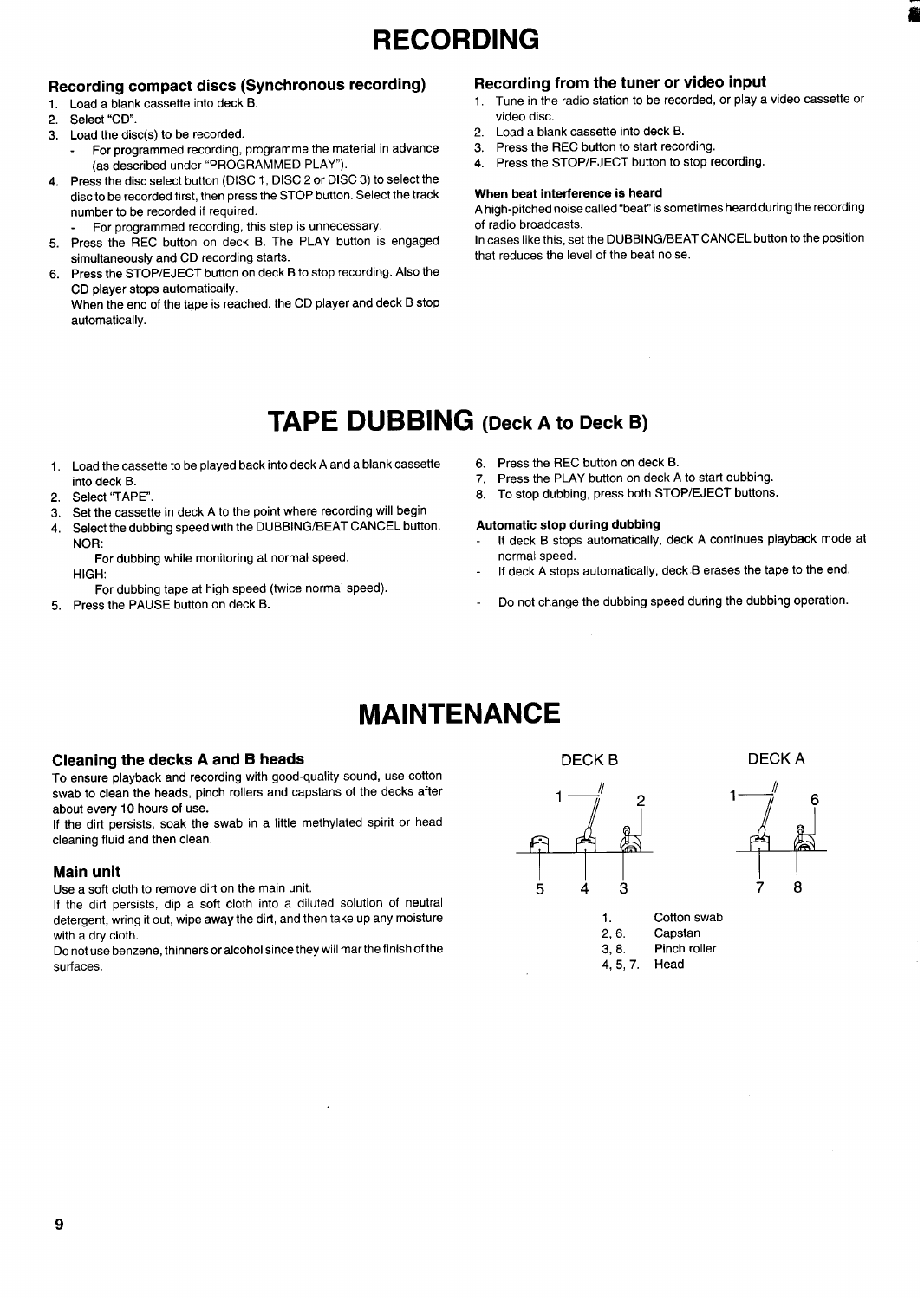### **SPECIFICATIONS**

FM: 87.5-108 MHz AM: 522-1611 kHz **CD player section Type: Changer, 3-disc Channels: 2-channel stereo Sampling frequency: 44.1 kHz Pick-up: Optical 3-beam semiconductor laser Laser output: 0.6 m.W (Continuous wave max.) Wave length: 790 nm Frequency response: 20** Hz to 20 kHz Wow/flutter: Below measurable limits **Caasette deck section** Track system: 4-track, 2-channel stereo

**Tuner section Reception frequency:**

Frequency response: 80 Hz to 13.5 kHz Signal-to-noise ratio: 50 dB Wow/flutter: 0.1 5% (WRMS) Fast forward/rewind time: Approx. 110 sec. (C-60)

**Amplifier section Output power: 15** W x **2 (at 4** ohms, 10% distortion) Inputs VIDEO: 400 mV/50k ohms **Outputs** SPEAKERS: 4 ohms PHONES: 8-32 ohms Power requirements: AC 230-240 V, 50 Hz Power consumption: 45 **w** Dimensions: 270(W) x 300(H) x 294(D) mm Weight: 5.7 kg **Speaker systems Type: 3 way bass reflex Unit used: Woofer 12 cm cone type Tweetec piezoelectric Super tweeter: piezoelectric Maximum power-handling caoacity: 25 W (peak) Nominal impedance: 4** ohms Dimensions: 180(W) x 300(H) x 228(D) mm

Specifications subject to change without notice.

2.1 kg (per speaker)

Weight:



Í